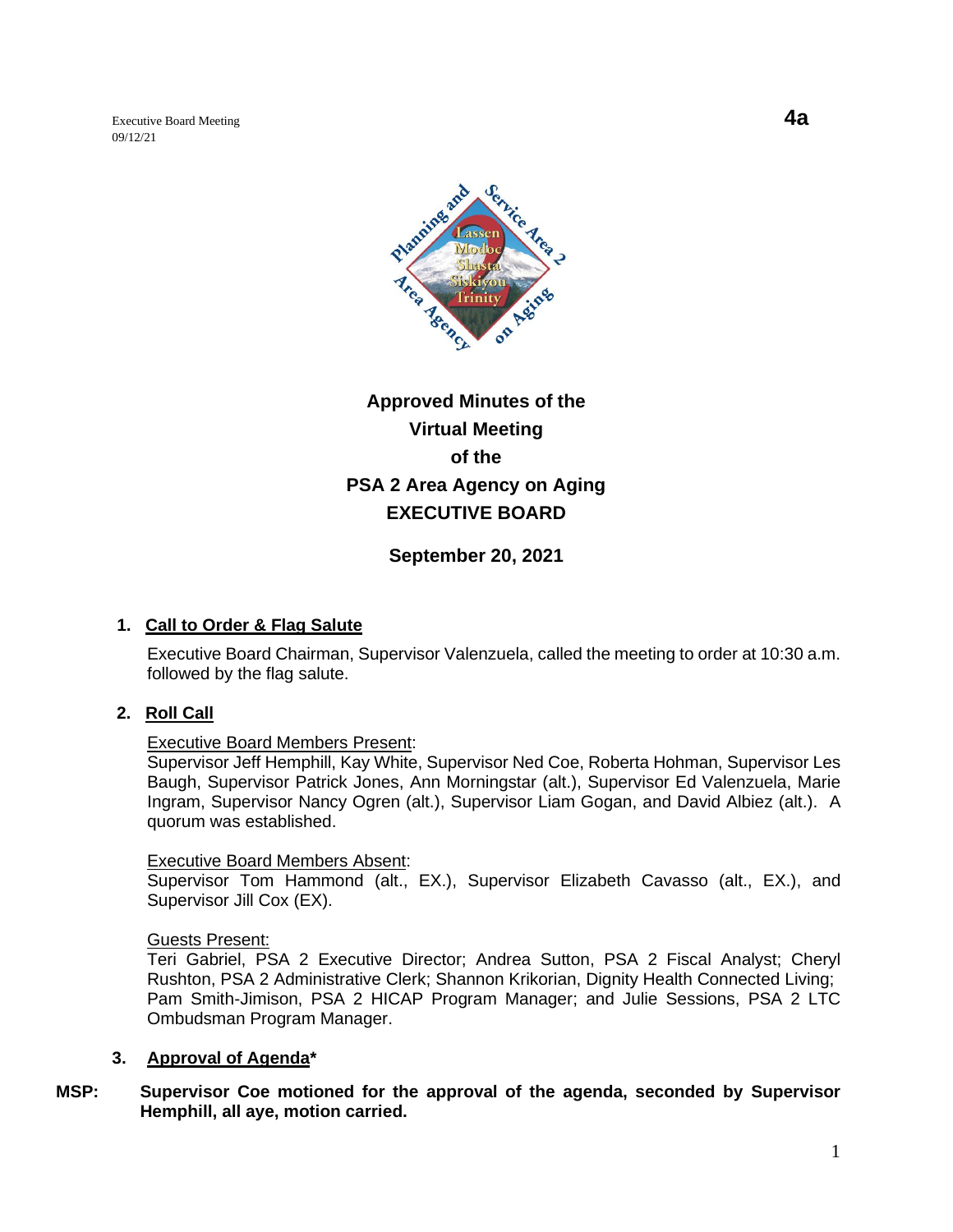#### **4. Approval of Consent Agenda\***

# **MSP: Supervisor Valenzuela motioned for the approval of the consent agenda, seconded by Kay White, all aye, motion carried.**

#### **5. Open Session**

Executive Board members welcomed Kay White back to the board in representation of Lassen County.

# **6. Executive Board's Report**

No report.

#### **7. Advisory Council Report**

In the absence of the Advisory Council Chairman, Clinton Davis, Director Gabriel reported that a Triple A Council on Aging meeting was held this month which is the council of Advisory Council Chairman. This quarterly meeting addressed the Hubs & Spokes initiative from the Master Plan for Aging. Efforts will continue to fill vacancies in Lassen, Modoc, Siskiyou and Trinity Counties. Director Gabriel reported that an Advisory Council application has been forwarded to an interested party in Trinity Co. and there is interest in the council in Siskiyou County as well. While there was no meeting of the Advisory Council last month, there is a meeting scheduled later this week.

#### **8. Executive Director's Report –** Teri Gabriel, Executive Director

#### a. Update on Program Services due to COVID-19 Pandemic

 Director Gabriel reported there has been no further discussion regarding the reopening of nutrition service programs due to increased COVID cases. PSA 2 learned that a Siskiyou County nutrition provider reverted to all home delivered meal services again vs. drive-up meal retrieval for the safety of all concerned.

Director Gabriel reported that the Health Insurance Counseling and Advocacy Program (HICAP) and the Ombudsman Program continue to provide program services via the safest mode to protect their clients, staff and the public. Pam Smith-Jimison, Program Manager for HICAP, added that the conference room in Redding will be set up for inperson counseling for those clients interested. Pam also shared that Medicare's Annual Enrollment Period is October 15<sup>th</sup> through December  $7<sup>th</sup>$ . Julie Sessions, Program Manager for the Ombudsman Program, added that the program continues as usual with monthly visits to all facilities.

Director Gabriel provided an update on the use of Coronavirus Aid, Relief, and Economic Security (CARES) Act funding which is being used to support Home Delivered Meal services, III E Family Caregiver Support Program and the Ombudsman Program. CARES Act funding has been utilized to provide shelf-stable meals to Home Delivered Meal participants, and III E Family Care Support Program funding was used to expand the distribution of Senior Resource Directories in Siskiyou County and the Ombudsman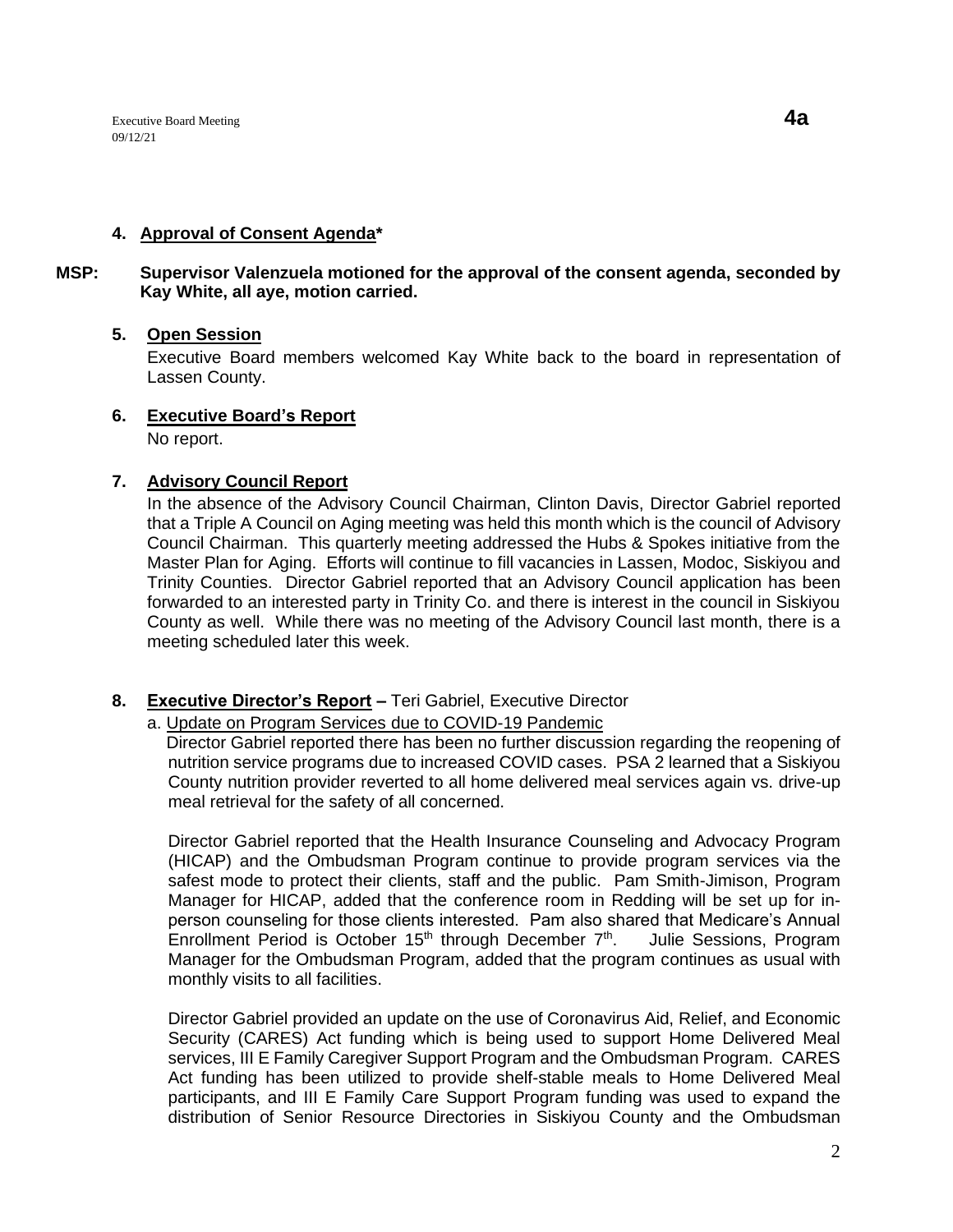Program expanded their technology resources for program staff. Efforts will continue to support programs the CARES Act funding which is available until September 30, 2022.

Efforts continue to prepare for the Connections, Health, Aging and Technology (CHAT) Program for the distribution of iPad tablets to eligible older adults available through a collaborative effort between the AT&T and the California Department of Aging (CDA). The tablets remain inactive which allows time to identify program participants and for the development of program procedures at the Area Agency on Aging (AAA) and CDA level. PSA 2 has reached out to Title III D Health Promotion programs to inquire on interest from their program participants since the work of these programs is currently being conducted virtually. Title III E programs are also working to identify eligible participants for their programs. Nutrition service providers will also be approached to inquire on eligible participants for the program. Eligible individuals must be affiliated with an Older Americans Act program and those experiencing isolation and loneliness due to the pandemic. A two-year data plan and free technical support is provided with the tablets.

Director Gabriel provided an update on the Vaccine funding which was provided to each AAA. The purpose of the funding is to assist in disseminating information about the COVID-19 pandemic and the importance to vaccinate. The AAA made a connection with each of the 5 county's Public Health Departments regarding the funding and its purpose. Siskiyou County Public Health Department responded, and the AAA will support their efforts by mailing a hardcopy survey to older adults in the most remote areas of the county. The purpose of the survey is to understand vaccine hesitancy in the county. The survey will be accompanied by an introductory memo on the project's partnership between PSA 2 AAA and the Public Health Department as well as educational materials on COVID-19 and the vaccine available. The survey included no more than 10 questions asking if the recipient was vaccinated and, if not, what was their hesitancy. The surveys will be returned directly to Siskiyou Co. Public Health and are due by October 29<sup>th</sup>. Efforts will continue to work with the remaining 4 counties with the Vaccine funding which is available for spending until September 30, 2022.

#### b. Updates on Area Plan Budget Amendment 1

Director Gabriel reported that Amendment 1 has been issued by CDA for the FY 2021/2022 Area Plan contract. The amendment includes additional funding to support AAA administrative operations in the amount of \$100,000; an increase in C-2 Home Delivered Meal funding; a decrease in C-1 Congregate Meal funding; and a slight increase for the Ombudsman Program. Director Gabriel stated that the next Board meeting will include an amendment to the AAA Administrative budget for the addition of administrative staff and to justly reflect the responsibilities of the fiscal position. The additional funding will now allow for restoring the position of the Fiscal Analyst to a Fiscal Manager position which coincides with the responsibilities of the position. With the increase in AAA Administrative funding, an increase in County Match will be required. That display will be available at the next meeting.

Director Gabriel also reported that CDA is working toward streamlining funding access for AAAs by developing an electronic funds transfer process which would allow AAAs to receive program funding more rapidly and to eliminate the paper check in the mail process. CDA is also working toward a process to advance program funds to the AAAs. With the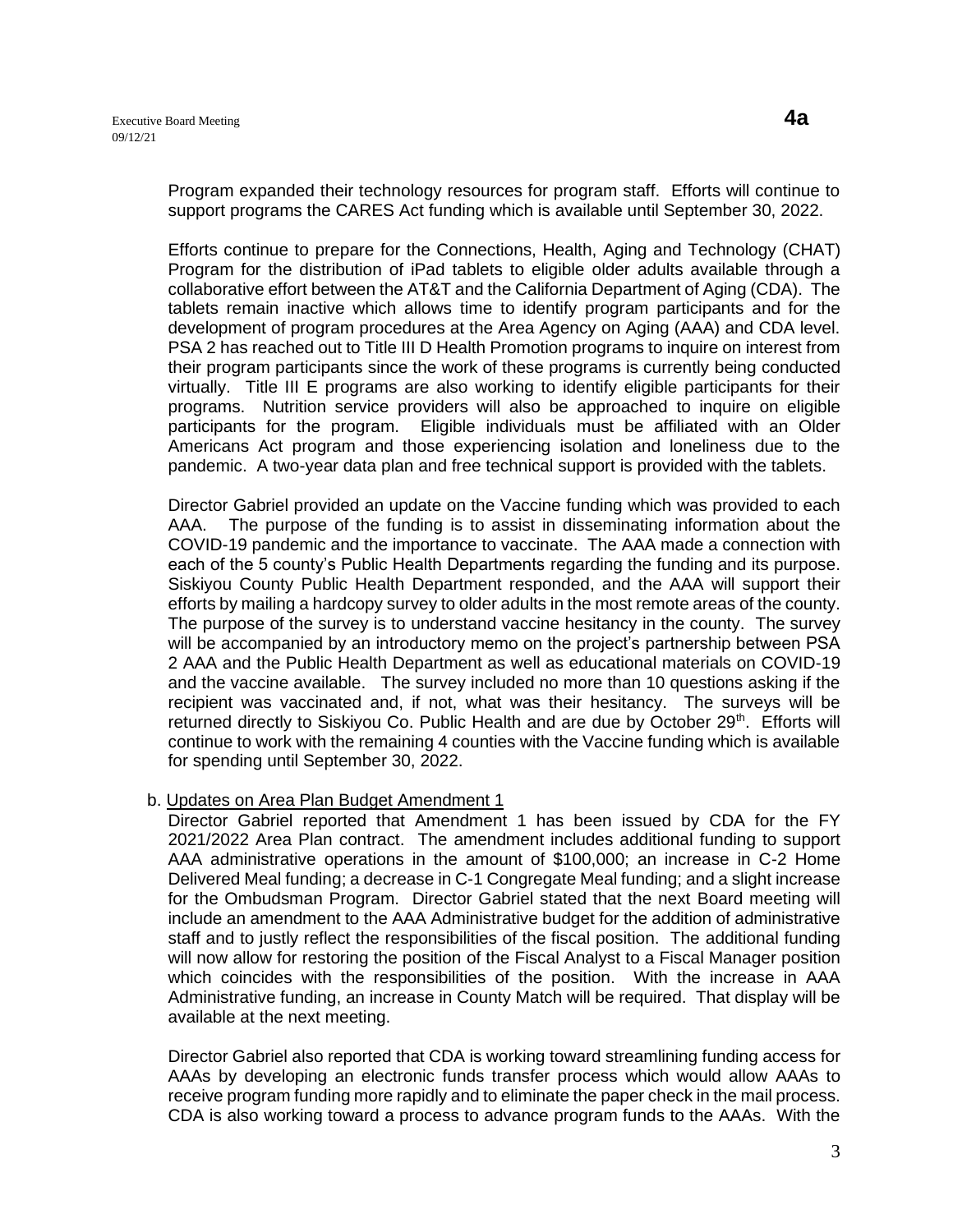advanced funds from CDA for Area Plan programs, and in consideration of the advanced COVID-19 relief funding, the AAA will now be required to convert its non-interest bearing bank account to an interest bearing account so that any interest earned may be returned to the state.

Director Gabriel reported that there will be an Amendment 2 to the Area Plan contract with CDA coming in the next few months. The Closeout process has not been completed to date at the state level and it is anticipated that AAAs will be receiving One-Time-Only funding for funds unspent from the last fiscal year. Additional program funding from the federal level is also expected to be included in Amendment 2.

c. Other Agency Activity

Director Gabriel reported that drive through community resource distribution has replaced in-person resource fairs due to the safety precautions related to the pandemic. In partnership with members of the Siskiyou Alliance Against the Abuse of Aging and At-Risk Adults (SA6), PSA 2 has scheduled a Siskiyou Senior Ride Thru event on October 12<sup>th</sup> in Scott Valley where it is planned to reach 100 participants. In Shasta County, PSA 2 partners with Compass Shining Care to provide resource materials throughout many areas of Shasta County in their drive through events. PSA 2 will also participate in the county's Healthy Brain Initiative Symposium hosted by Compass Shining Care on brain health and dementia awareness. PSA 2 staff will address program services overall as well as provide a presentation on the Dignity at Home Fall Prevention Program. PSA 2 also participated in a health fair in Modoc County to provide resource materials to the older adults in the community.

Director Gabriel reported that the Dignity at Home Fall Prevention Program is in full swing. With staff available to fully focus on the program, more information is being released to the public on the program's services. The AAA is working with Everything Medical in Redding to distribute fall prevention equipment to eligible participants in the region. This is an income-based eligibility program funded by the state. Community partners referring program participants to PSA 2 include county Health & Human Services Agencies, and Adult Protective Services. Advertising can be found on Facebook and in local newspapers. Soon mail out postcards will be sent to hard to reach areas of the PSA. The fall prevention program allows for the AAA to provide equipment such as shower benches, transfer benches, shower wands, and toilet seat risers to older and disabled adults at risk of falling in their homes. Required assessments are being conducted onsite by Everything Medical or over the phone by AAA staff. Equipment installation is also available through Everything Medical. The deadline to spend down the Dignity at Home Fall Prevention Program is March 31, 2022. So far, the program has served Shasta, Siskiyou and Modoc Counties and very positive feedback has been received from the program participants.

# **9. Approval of Board Resolution Authorizing the Executive Director to Sign FY 21/22 Medicare Improvements for Patients and Providers Act (MIPPA) Contract and Related Amendments - MI-2122-02\***

Director Gabriel referenced the Board Resolution form included in the meeting packet which is required by CDA to verify the Executive Board's authorization for the AAA Executive Director to sign MIPPA contract and all related amendments for FY 21/22. The MIPPA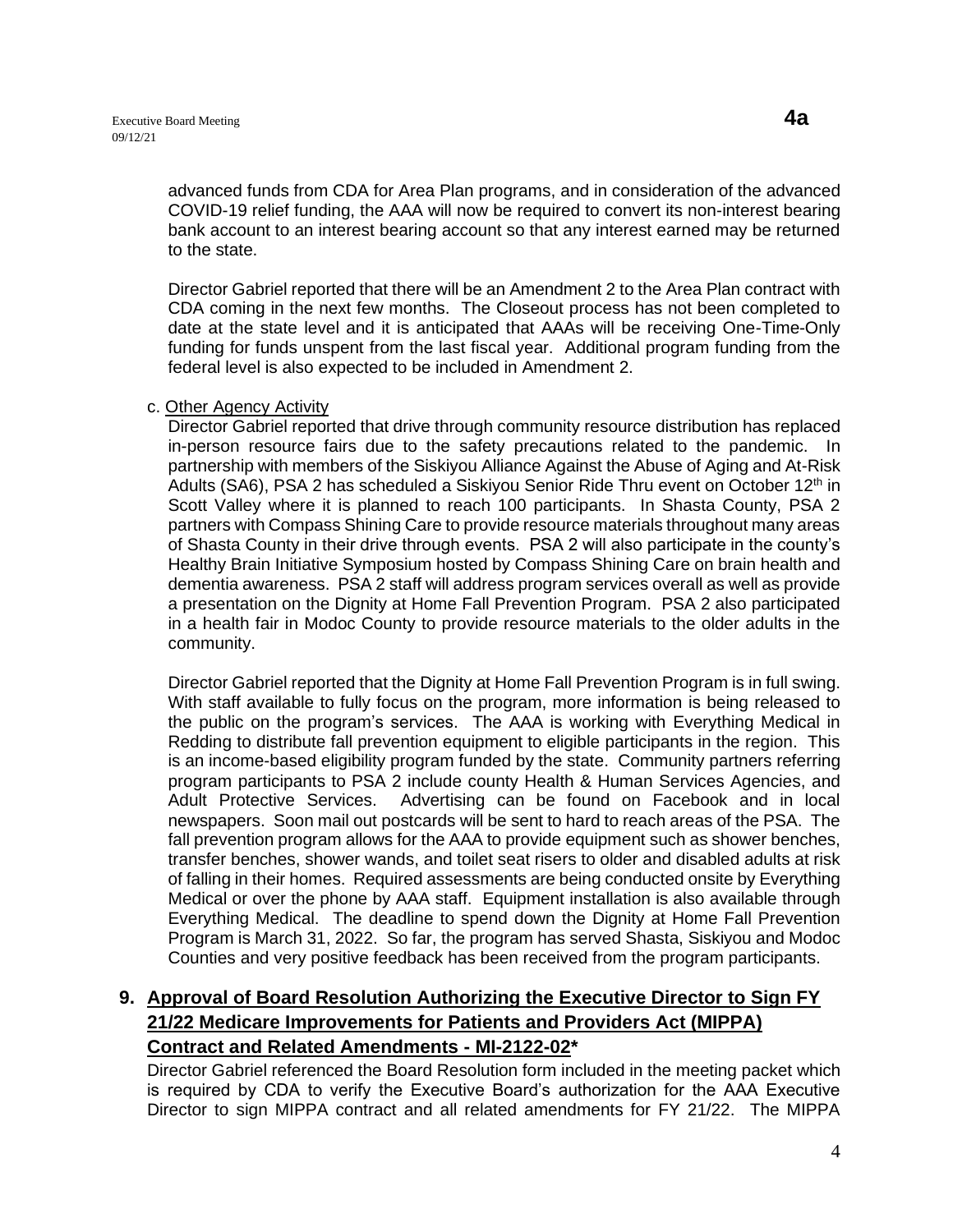funding supports HICAP programs in providing enhanced outreach and education to eligible Medicare beneficiaries regarding limited income benefits and application assistance. The funding allows the PSA 2 HICAP program to reach eligible participants to inform them of available Medicare services and to assist them in the application process. The funding supports staffing expenses, program operation expenses and advertising to help promote the HICAP program in rural and remote locations. The MIPPA contract for FY 21/22 is \$38,883.

**MSP: Marie Ingram motioned to approve the Board Resolution Authorizing the Executive Director to Sign FY 21/22 Medicare Improvements for Patients and Providers Act (MIPPA) Contract and Related Amendments - MI-2122-02, seconded by Kay White, all aye, motion carried.** 

# **10. Approval of Executive Board Member Assignment to FY 2021-2024 Lassen County RFP Review Committee – Supervisor Ogren\***

Director Gabriel explained that as routine with every Request for Proposal (RFP) process, an Executive Board member is recruited to serve on the RFP Review Committee to evaluate incoming proposals requesting PSA 2 program funding. PSA 2 is currently conducting in RFP process in Lassen County for unallocated C-1 Congregate Meal, C-2 Home Delivered Meals and III B Supportive Services funding. The contractual period for this funding would carry on to FY 23/24 when the next 4-year RFP process is initiated. Supervisor Ogren in Siskiyou County has agreed to serve on the Lassen County RFP Review Committee in representation of the Executive Board.

**MSP: Supervisor Valenzuela motioned to approve the assignment of Supervisor Ogren as the Executive Board Representative on the FY 2021-2024 Lassen County RFP Review Committee, seconded by Marie Ingram, all aye, motion carried.** 

# **11. Approval of Proposed FY 2021/2022 Trinity County Nutrition Services Program Management Plan\***

Director Gabriel explained that in the last Executive Board meeting, the development of a direct nutrition service program in Trinity County would be presented to the board following two unsuccessful Request for Proposal processes in the area. Direct nutrition services are not uncommon in other California AAAs. The AAA has worked with community partners, as well as the Trinity County Supervisors on the Executive Board, to develop a plan to provide direct nutrition services in Trinity County. The Management Plan presented to the Executive Board addresses how nutrition services can be restored on a limited basis for the remainder of FY 2021/2022. This nutrition service would be offered as a trial this fiscal year and would be reevaluated in the spring 2022 for consideration to move forward into the subsequent two fiscal years. The purpose of developing this plan is to avoid returning unused nutrition funding to the state. Dignity Health Connected Living (DHCL) in Redding, the contracted nutrition service provider in Shasta County, and Church of the Nazarene in Weaverville have stepped up to offer their services in support of this effort. Director Gabriel briefly reviewed the plan which included program oversight, the addition of a hired Program Coordinator for the nutrition program, the use of volunteers to support the program, required training for staff & volunteers, the data and fiscal reporting process, and staff benefits. Through DHCL's nutrition program, 1 hot meal and 4 frozen meals would be delivered to the Church of the Nazarene once per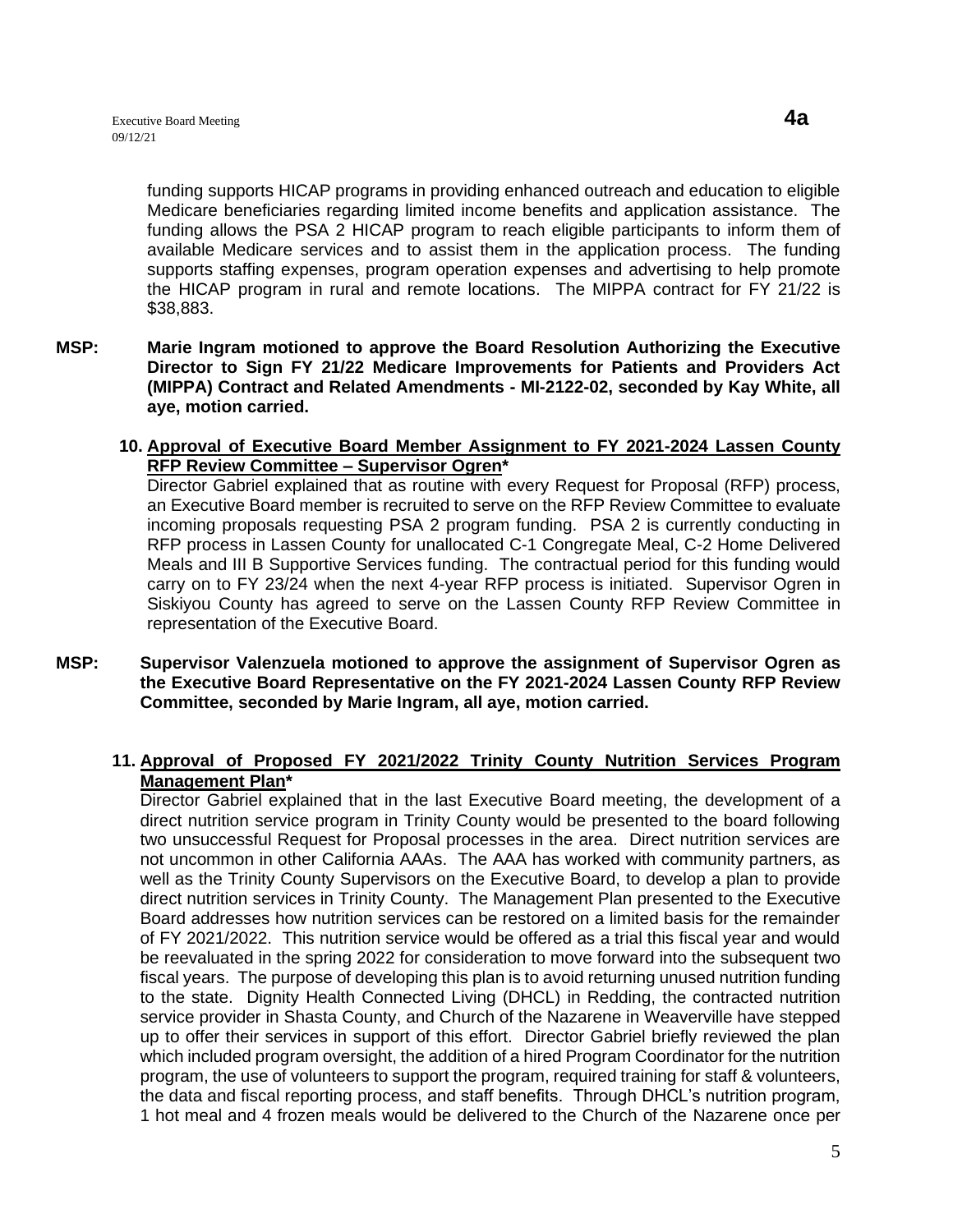week. The Program Coordinator would receive the meals from DHCL and distribute the C-1 Congregate Meals to program participants. Volunteers would deliver the meals to the C-2 Home Delivered Meal program participants. The plan also addressed general operations of the program as well as the participant eligibility process. DHCL's Retired Senior Volunteer Program would also be used to recruit and train the nutrition program volunteers. Director Gabriel pointed out that DHCL already provides catered meal services to various locations throughout Shasta County. DHCL staff would also assist in the fundraising efforts for the Trinity County nutrition program. Steve Bonner with the Church of the Nazarene has already recruited interested volunteers to support the program and knows of an interested individual who plans to apply for the Program Coordinator position. Adjustments will be made to address hazardous road conditions should inclement weather pose a problem with meal delivery.

Marie Ingram inquired if the nutrition program was ready to start. Director Gabriel confirmed that all parties are prepared to start the program. Board Member David Albiez noted that the Golden Age Center (GAC) was currently providing meals to the seniors in the local area. Two boxes of nutritious food are being offered to seniors which include meat, fruits, vegetables and canned/dry goods. GAC also has a contract with local restaurants which allows for the delivery of 4 meals per week to the seniors in need who do not have the ability to prepare their own meals. GAC is currently serving approximately 60 seniors and providing them with food for the entire month. More would be served if they wanted the meals. Food has also been given through the local Tribal Health and the Tribal system. He further stated that the seniors in Weaverville have so much food they are turning it back in and they are giving it to their relatives. For another program to do the same thing, although funds are available, he questions the need at this time. Mr. Albiez further stated that Golden Age Center would love to get the PSA 2 contract back. It was tried in the past, but previous administrations were weak. They have since solved many of those issues. Food is being delivered currently and everyone is happy with it. There is more than an abundance of food and his concern is starting another program that would serve more food delivered to people who aren't in need of it. The additional concern he has is when we let another contract in their small community, funds are split between organizations and GAC, which provides many more services to the community, would suffer in the interim because the funds are being split within the community. While DHCL would provide 4 meals per week, GAC provides food for an entire month. Their seniors do not have to go shopping if they don't want. That is a concern since GAC was unable to be allowed the contract with PSA 2. GAC services continue with community partners. He wished consulting would have been done first.

Director Gabriel responded that research had been done in the community as the PSA 2 nutrition plan was developed and reminded the board that the focus of the program is to provide a well-balanced meal to the seniors as required by the state. Meals are approved by the program's Registered Dietician and PSA 2 Registered Dietician. The meals provided by PSA 2 are required to meet the dietary guidelines for older adults. Director Gabriel reported she had heard that GAC has been serving restaurant food to the seniors which may not always meet the nutrition guidelines. She further stated that with the funding available, the PSA 2 nutrition program would only be reaching 10 – 20 Congregate and Home Delivered meal participants and this would help to spend down the PSA 2 funding that is available. PSA 2 has the client intake records from GAC since it is PSA 2 property and the state requires client data be gathered for input into a data system. PSA 2 will review those files and if the senior approached is currently being served by GAC and is happy with the services, they are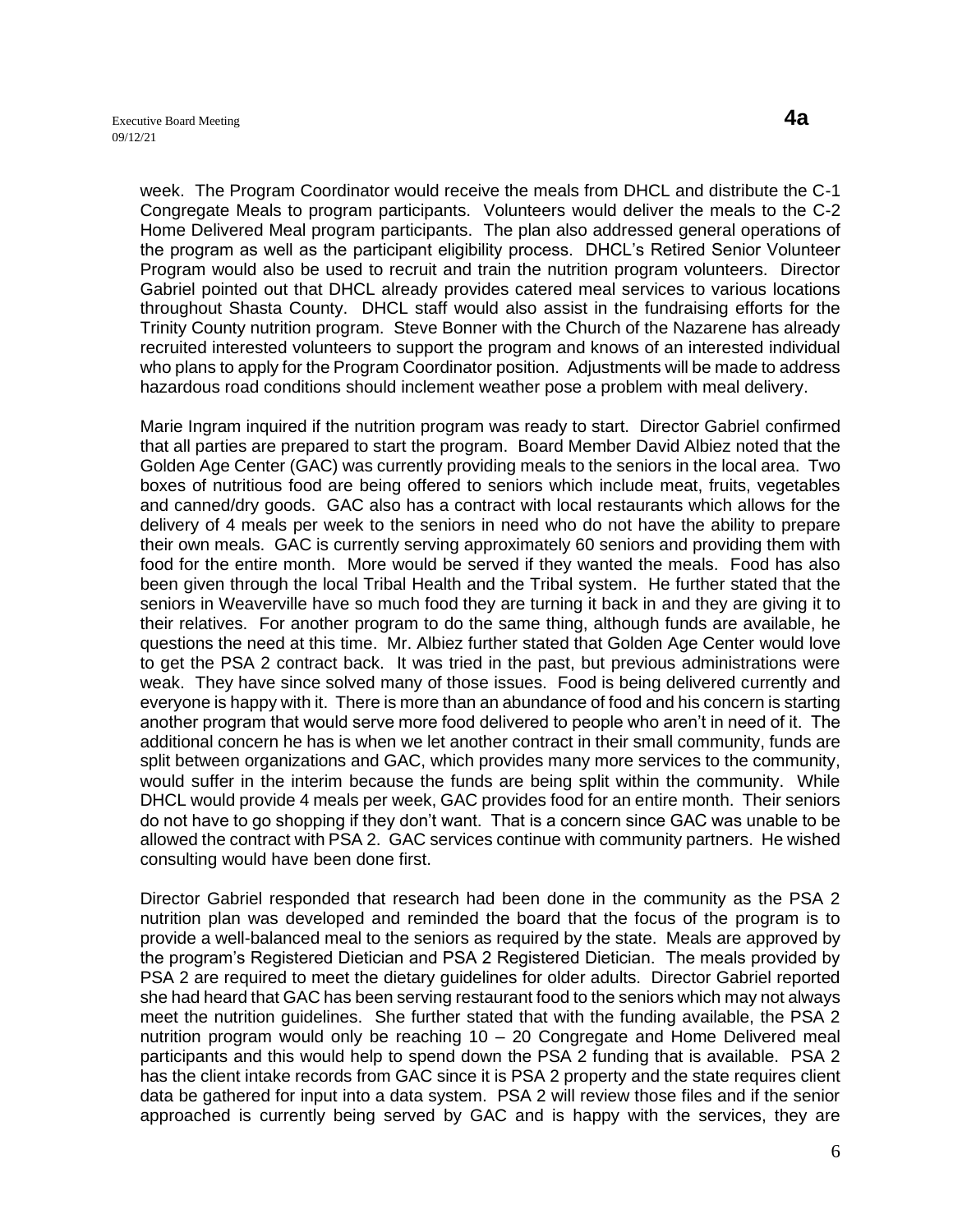welcome to remain with the service. PSA 2 would then extend its reach to identify seniors who are not currently served by GAC. Director Gabriel also stated that other sources of meal services are available in the community including Mountain Chapel which once expressed interest in the PSA 2 contract. Food access is the number one need in every community and

Mr. Albiez added that GAC uses a nutritional nurse that helps put the meals together in an effort to provide nutritious meals. He further expressed concerns with a competing nutrition service in the community. Director Gabriel restated that reevaluation of the program would take place in the spring to address any concerns with duplicated services.

PSA 2 will keep that in mind as they move forward with the program to avoid food waste.

Supervisor Gogan joined the meeting and requested a recap of the conversation as he joined mid-discussion. David Albiez explained his contribution to the discussion stating the community support is already stretched thin in supporting GAC as is. In addition to the use of PSA 2 funding to support the nutrition program, Director Gabriel explained that PSA 2 program services require participants an opportunity to make voluntary contributions in support of the program. Community support is always welcome to support PSA 2 programs. Mr. Albiez continued that competing projects will basically hurt both programs once the pandemic ends and seniors can return to GAC.

Supervisor Gogan added that he, Supervisor Cox and Director Gabriel have been conversing for some time on the matter with other interested parties; however, no positive results developed.

# **MSP: Supervisor Coe motioned to Approval of Proposed FY 2021/2022 Trinity County Nutrition Services Program Management Plan, seconded by Supervisor Hemphill. At the request of Chairman Valenzuela, roll call concluded all aye with Kay White and Liam Gogan abstaining and David Albiez voting Nay, motion passes.**

Supervisor Valenzuela restated that this is a temporary arrangement and requested an update in a future meeting on the status of the program. Director Gabriel added that the California Department of Aging (CDA) has allowed for the use of CARES Act funding to initiate the direct services nutrition program since there currently are no PSA 2 funded services in the area. PSA 2 has CDA's full support of the project and has approved PSA 2's FY 2021/2022 Area Plan to include direct nutrition services by the AAA and will reevaluate the direct service in subsequent fiscal years through 2023/2024.

# **12. Approval of Proposed FY 2021/2022 AAA Salary Schedule\***

Director Gabriel explained that the proposed AAA salary schedule is presented to the Executive Board for approval of the Program Coordinator position for the nutrition program. The starting salary for the position will be \$15.00/hr. which will be the minimum wage effective January 1, 2022 and for no more than 6 hours per week.

#### **MSP: Supervisor Valenzuela motioned to approve the Proposed FY 2021/2022 AAA Salary Schedule, seconded by Kay White, all aye, motion carried.**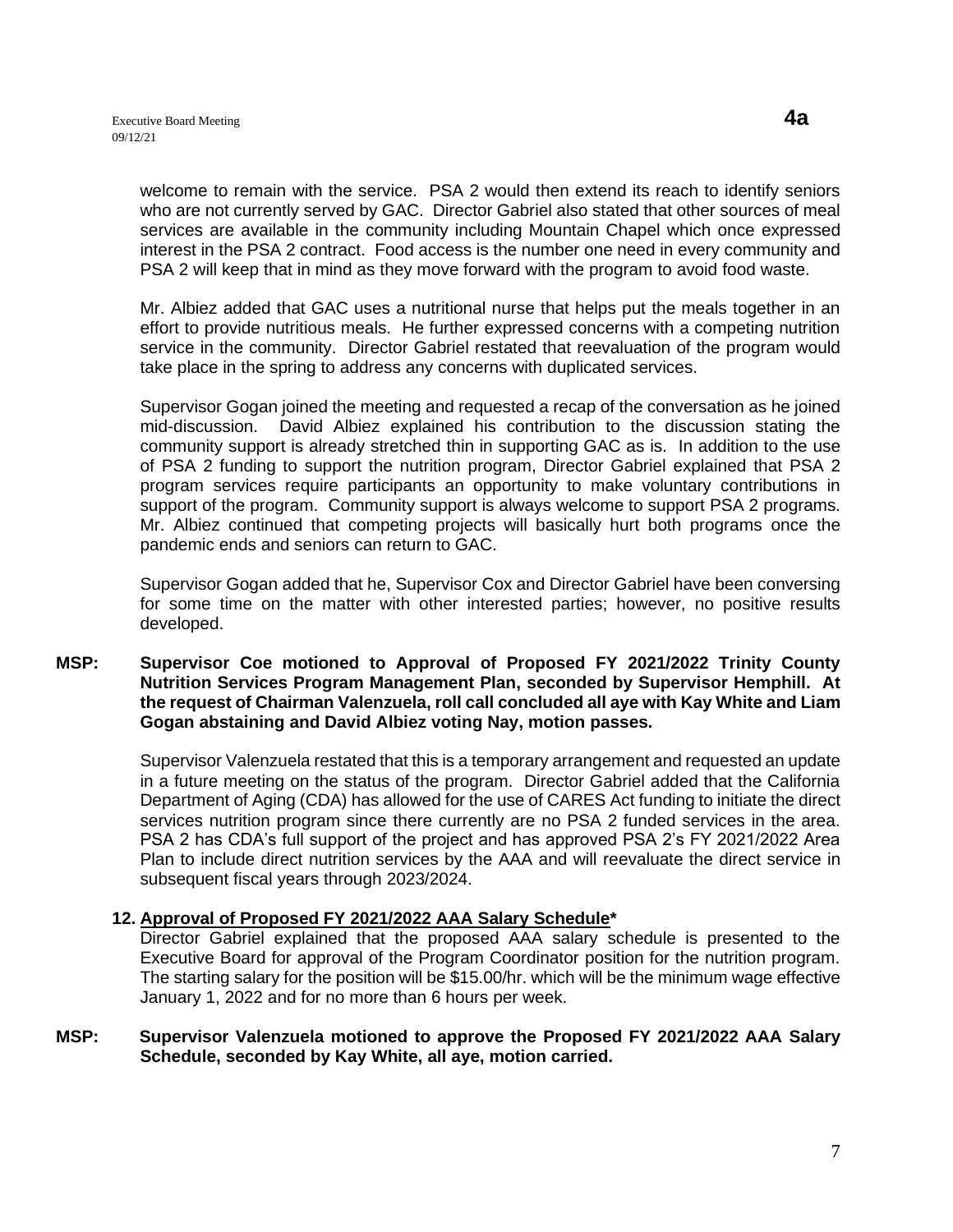**13. Approval of Proposed FY 2021/2022 AAA Administrative Budget and Budget Narrative\*** Director Gabriel explained that the budget revision presented includes the addition of the Program Coordinator – Nutrition as well as program operational costs. Salaries for the AAA staff were not impacted as it is anticipated that once the Program Coordinator for the nutrition program is trained, there will be minimal oversight necessary other than routine communication in support of the program's function. Recruitment and training will be initiated as soon as possible to get the program going. The budget narrative addresses other fiscal adjustments in support of the direct nutrition service.

### **MSP: Kay White motioned to approve the Proposed FY 2021/2022 AAA Administrative Budget and Budget Narrative, seconded by Supervisor Jones, all aye, motion carried.**

# **14. Discussion of CDA Aging HUB Initiative and Town Hall Meetings:**

Director Gabriel revisited California's Master Plan for Aging and the Hubs and Spokes initiative to review the structure of Area Agencies on Aging in the state. A Hubs & Spokes Townhall meeting for Rural and Remote California is scheduled for September  $28<sup>th</sup>$  from 2:00 to 3:30 p.m. CDA has hosted previous Townhall meetings in the state on this matter. Director Gabriel referenced the link on CDA's website to register for the Townhall meeting. There has been much discussion amongst the rural AAAs on how the Hubs & Spokes design would work in rural areas, so attendance in the meeting should be reflective of that concern. Letters of opposition from rural AAAs have been submitted to CDA. Also located on CDA's web page is a link to the online Hubs & Spokes survey which is available until October 15, 2021. CDA expects to report on the outcome of the survey results and the Townhall meetings in December 2021. The link to CDA's website has been forwarded to PSA 2 service providers, the Advisory Council and community partners for their feedback and will be resent to the Executive Board after the meeting. Director Gabriel also reported that the CDA Director, Kim McCoy-Wade, will be making a presentation at next week's California State Association of Counties (CSAC) meeting. Director Gabriel asked the board to consider their county's ability to take on the responsibilities of the Area Agency on Aging in their response to the Hubs & Spokes survey as some counties in the state have declined to accept the concept.

Upon request and in support of circulating the Hubs & Spokes survey amongst the older adults served by Golden Age Center, Director Gabriel offered to send the link to the hardcopy surveys that are available on CDA's website to Board Member David Albiez. Supervisor Valenzuela referred to an email he forwarded to Director Gabriel this morning from CSAC's Senior Legislative Representative, Justin Garrett, regarding the CDA Director's presentation with an overview of the Hubs & Spokes initiative at their upcoming meeting on Monday, September 27<sup>th.</sup> Supervisor Valenzuela asked that the information on the CSAC meeting be forwarded to fellow board members if they have thoughts and concerns. While the concept is not set in stone that anything will happen, it is an opportunity to give input and direction. Supervisor Valenzuela stated that he was not overly concerned since, by and large, rural counties are not looking to change. While urban Sacramento County may want to go it alone, he does not foresee that Siskiyou County would go it alone. There were no further comments from the remaining Board Members.

#### **15. New Business:**

Director Gabriel reported that the next virtual meeting of the Executive Board is Monday, October 18, 2021. The board can expect to see the Administrative Budget reviewed due to